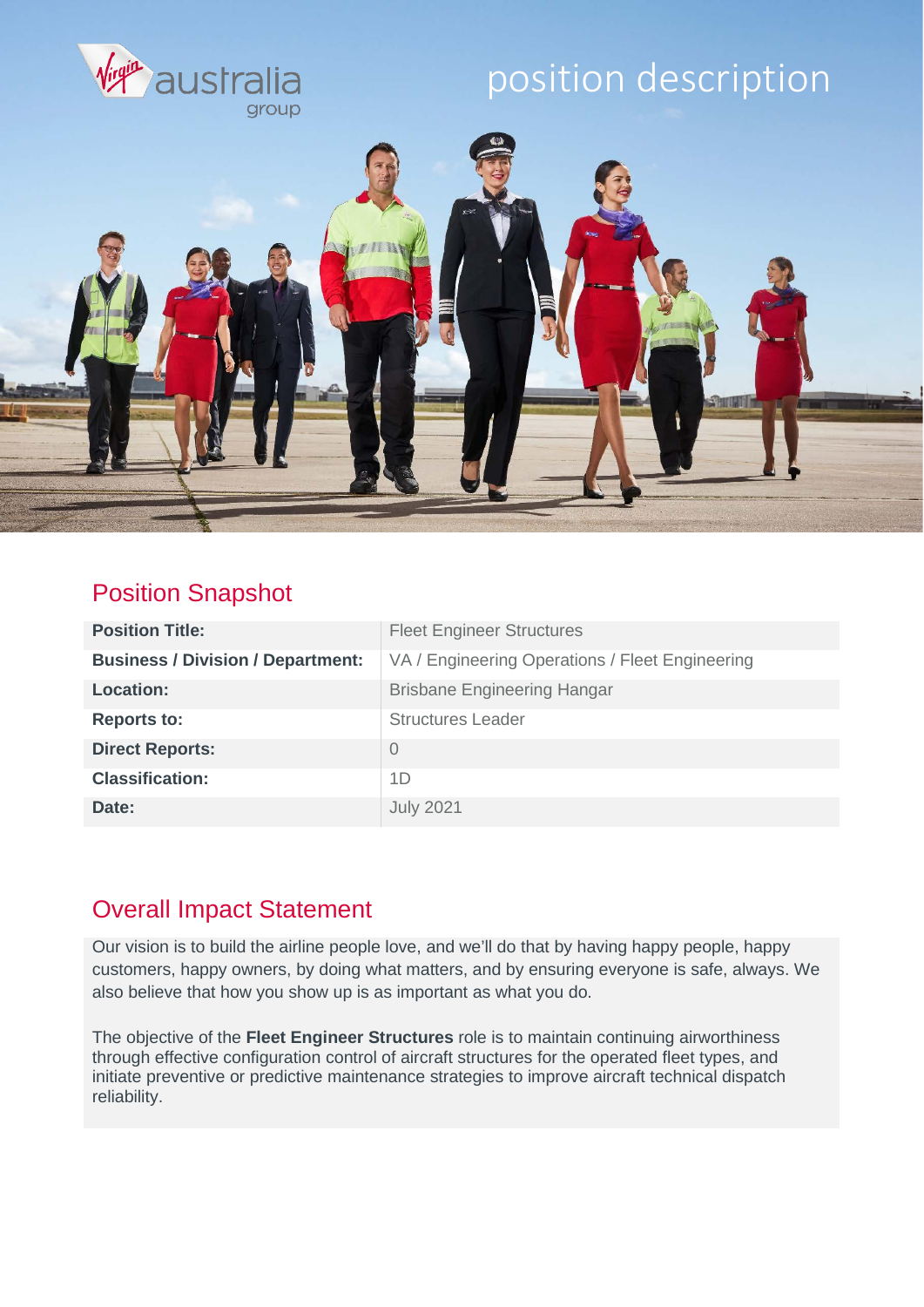### Organisational Context

Virgin Australia Group is a major Australian airline group which launched in 2000 bringing real competition to the skies. The Group is made up of Virgin Australia Airlines, Virgin Australia Regional Airlines, Virgin Australia Cargo and Velocity Frequent Flyer – our awesome loyalty program.

We operate regional, domestic and international flights and each year we carry more than 25 million passengers here, there, and everywhere! We're known for our exceptional customer service, award-winning cabin crew and fantastic product offerings. We're also passionate about the environment and reducing our carbon footprint both on the ground and in the air.

Around 10,000 passionate team members make up the Virgin Australia Group across Australia, New Zealand, North America, and Hong Kong. We pride ourselves on recruiting the right people into the right roles and we're always looking for team members in all specialities to join our crew.

Virgin Australia Group team members are pretty unique, and we all have the same DNA inside us which makes us want to go one step further for our customers and each other. When we live our shared values, we can do things that most people would think impossible, and we think that's pretty cool.

As a result, every person we come into contact with – be it our guests, customers, colleagues or the community, will feel and experience better outcomes, based on the interactions we have with them.

| <b>Accountability</b>                     | <b>Major Activities</b>                                                                                                                                                                                      |
|-------------------------------------------|--------------------------------------------------------------------------------------------------------------------------------------------------------------------------------------------------------------|
| <b>Continuing</b><br><b>Airworthiness</b> | Assessment of Airworthiness Directives and Mandatory requirements for<br>operated types comply with CASR 42.120                                                                                              |
|                                           | Assessments of non-mandatory Instructions for Continuing Airworthiness<br>(ICA) in accordance with CASR 42.130                                                                                               |
|                                           | Assessment and configuration control of aircraft modifications and repairs<br>in accordance with CASR 42.125 and applicable work instructions                                                                |
|                                           | Engineering Investigations of reportable defects including determination of<br>root causes and initiation of maintenance actions to prevent recurrences                                                      |
|                                           | Management of Service Documents (trax docs) and Engineering Service<br>Request (ESR) to ensure timely responses. Urgent Instructions for<br>Continuing Airworthiness, AOG and Critical Engineering requests. |

## Key Accountabilities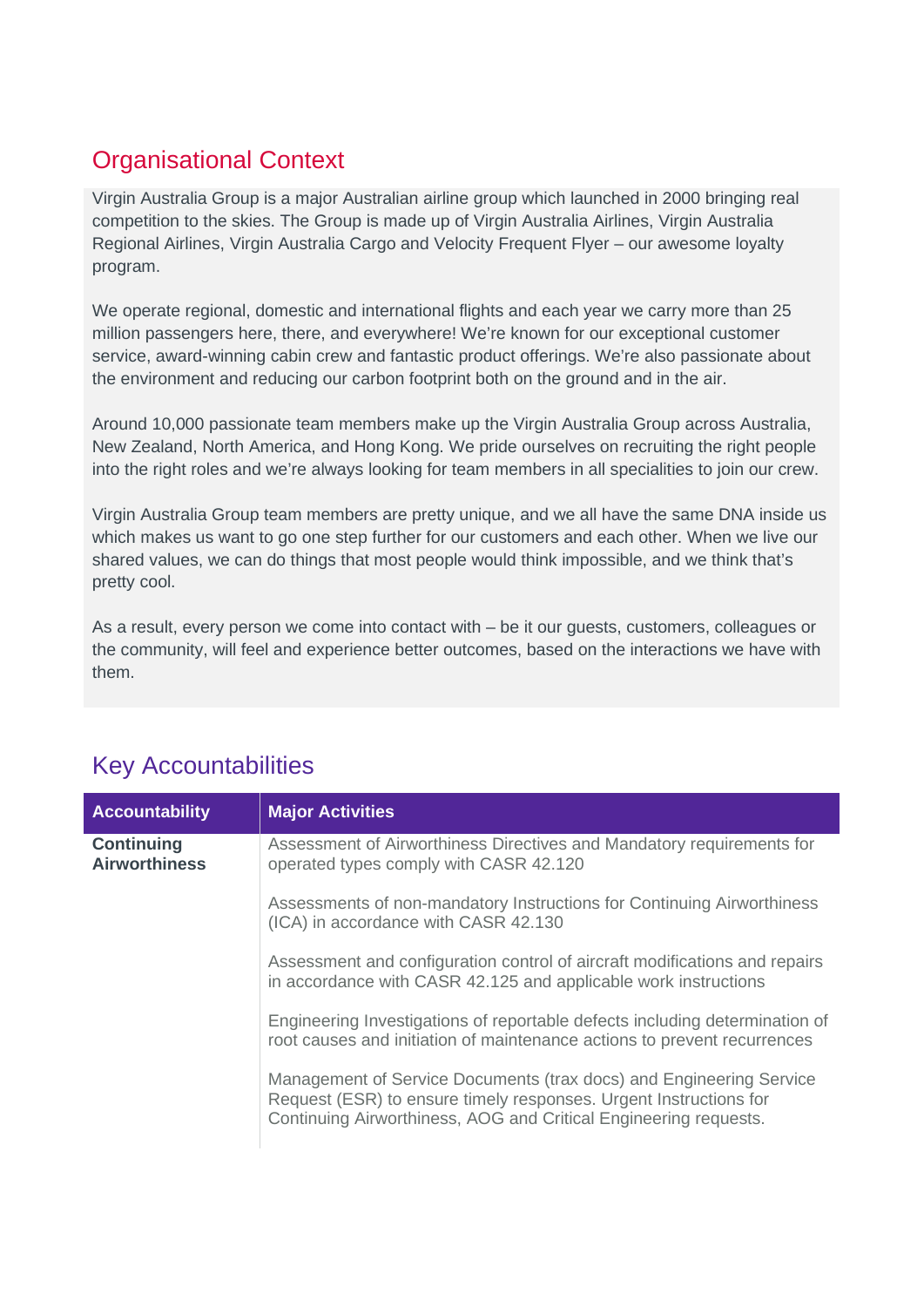| <b>Technical Services</b>                | SME Technical support to Line Maintenance aircraft maintenance<br>organisations, Heavy Maintenance Repair organisations, Repair Shops<br>and Maintenance Control Centre.<br>Technical Support for aircraft Induction or Lease Return projects.<br>Optimize AOG recovery with Technical input into recurring defects.                  |
|------------------------------------------|---------------------------------------------------------------------------------------------------------------------------------------------------------------------------------------------------------------------------------------------------------------------------------------------------------------------------------------|
| <b>System Reliability</b>                | Monitor and improve ATA performance to deliver enhanced aircraft<br>dispatch reliability and reduce aircraft Delays & Cancellations.<br>Proactive reduction in ATA specific Alerts and exceedences identified by<br>the Monthly Reliability report.<br>Initiate Predictive and Preventive maintenance strategies.                     |
| <b>Delay Processing</b>                  | Assess Delays and Cancellations via the Fleet Engineering Delay<br>Management Process to identify chronic ATA faults and correctly allocate<br>Tech Chargeable delays to the respective ATA.<br>Initiate maintenance actions to address chronic ATA system faults to<br>prevent recurrences and consequential operations disruptions. |
| <b>Modification Costs</b>                | Cost benefit analysis of OEM or other approved data (Engineering Orders)<br>to introduce effective Modifications and Repair Design improvements.<br>Monitor effectiveness of introduced modifications for performance and<br>initiate decisions process to continue or cease programs.                                                |
| <b>Continuous</b><br><b>Improvements</b> | Proactively Identify and implement process improvements.<br>Follow up and monitor effectiveness.<br>Support department/divisional business initiatives, projects and programs.                                                                                                                                                        |

## Key Requirements

| <b>Requirement</b>                          | <b>Essential</b>                                                                                                                                                                                                                                                                                                                                                                                                                                                                                                                                          | <b>Desirable</b>                                                                                                                                                           |
|---------------------------------------------|-----------------------------------------------------------------------------------------------------------------------------------------------------------------------------------------------------------------------------------------------------------------------------------------------------------------------------------------------------------------------------------------------------------------------------------------------------------------------------------------------------------------------------------------------------------|----------------------------------------------------------------------------------------------------------------------------------------------------------------------------|
| <b>Education /</b><br><b>Qualifications</b> | (a) hold, or have held, an aircraft<br>engineer license in category B1, B2<br>or $C$ ; or<br>(b) hold, or have held, a license that<br>is equivalent to a license in category<br>B1, B2 or C; or<br>(c) have a qualification in aircraft<br>maintenance at least at Certificate<br>IV level; or<br>(d) have a qualification in aviation<br>maintenance management at least<br>at diploma level; or<br>(e) have an engineering qualification<br>at least at diploma level in any of the<br>following disciplines:<br>(i) aeronautical;<br>(ii) mechanical; | Basic and or Advanced Composite<br>Repair.<br>Structural Repair Manuals.<br>Aircraft Structural Repair for<br>Engineers and or Technicians.<br>Boeing Structures Drawings. |
| <b>Experience</b>                           | 5 years relevant work experience<br>with at least 3 years in an Airline                                                                                                                                                                                                                                                                                                                                                                                                                                                                                   | Structural Damage Evaluation & Repair<br>Processes, Heavy & Line Maintenance.                                                                                              |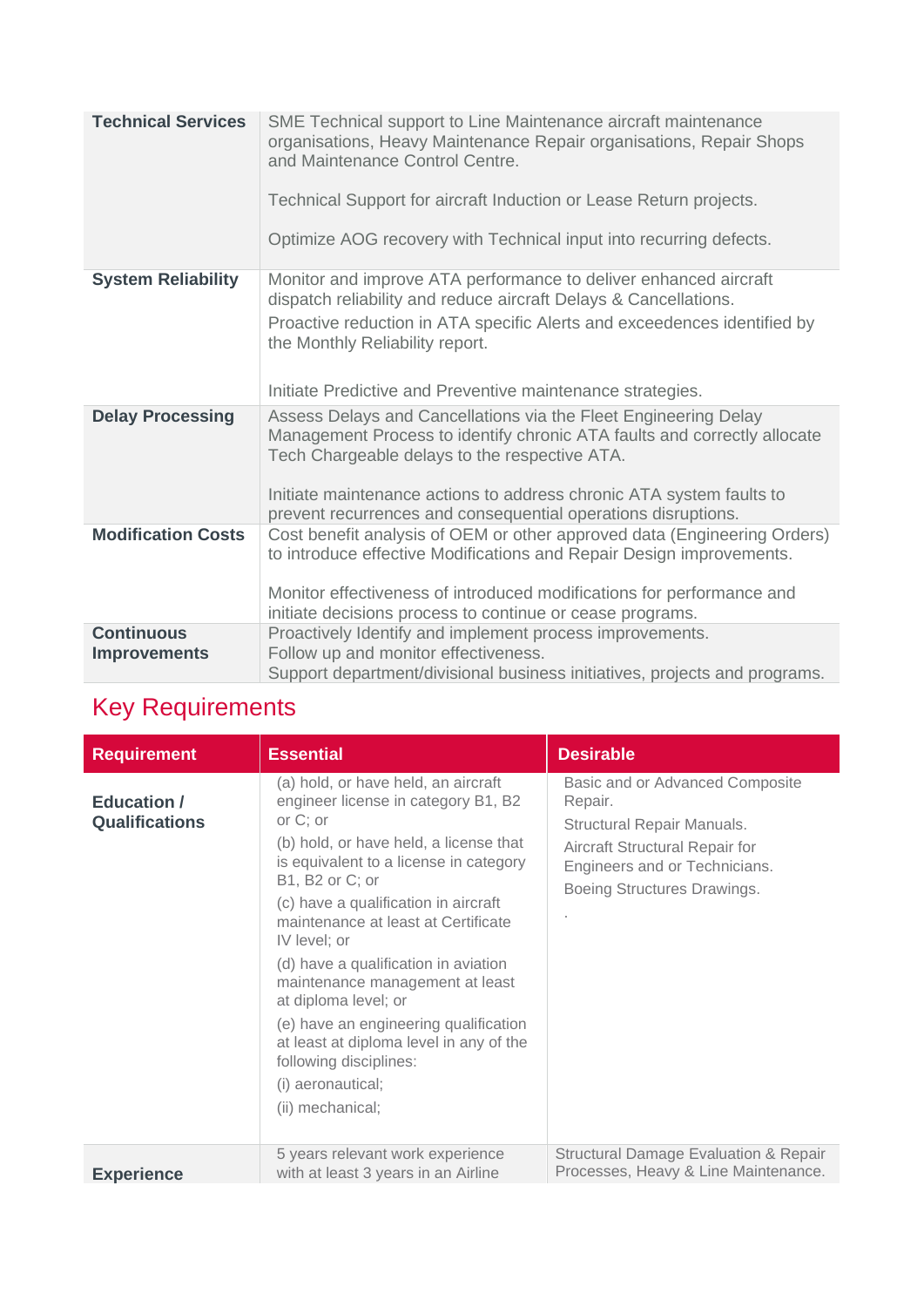|                  | <b>Technical Services role or</b><br>equivalent experience with aircraft<br>that are the same, or of a similar<br>type, as the aircraft operated by the<br>airline.                                                                                                                                                                                                                                                                                                                                                                                                                                                                | Structures Drawing Suite - MBF.<br>Ageing Aircraft, Corrosion Prevention &<br>Control.<br>Experience in Part 21 M Design<br>organistion.<br>Aircraft Induction/Lease Return.<br>Aircraft Paint - Coating Systems. |
|------------------|------------------------------------------------------------------------------------------------------------------------------------------------------------------------------------------------------------------------------------------------------------------------------------------------------------------------------------------------------------------------------------------------------------------------------------------------------------------------------------------------------------------------------------------------------------------------------------------------------------------------------------|-------------------------------------------------------------------------------------------------------------------------------------------------------------------------------------------------------------------|
| <b>Skills</b>    | Advanced Computer and Data<br><b>Analysis Skills</b>                                                                                                                                                                                                                                                                                                                                                                                                                                                                                                                                                                               | <b>TRAX Operating Systems.</b><br>Microsoft Office                                                                                                                                                                |
| <b>Knowledge</b> | Comprehensive knowledge of:<br>(a) the regulations and standards<br>applicable to aircraft maintenance<br>programs and reliability programs.<br>(b) regular maintenance<br>requirements included in the<br>instruction for continuing<br>airworthiness for the aircraft.<br>(c) the specifications and standards<br>that have been used by the type<br>certificate holder to develop regular<br>maintenance requirements for the<br>aircraft<br>(d) the aircraft's certification basis<br>(e) the aircraft's structure and<br>systems, including the propulsion<br>system, for the aircraft/engine type<br>operated by the airline | MSG-3 Analysis & Methodology.                                                                                                                                                                                     |